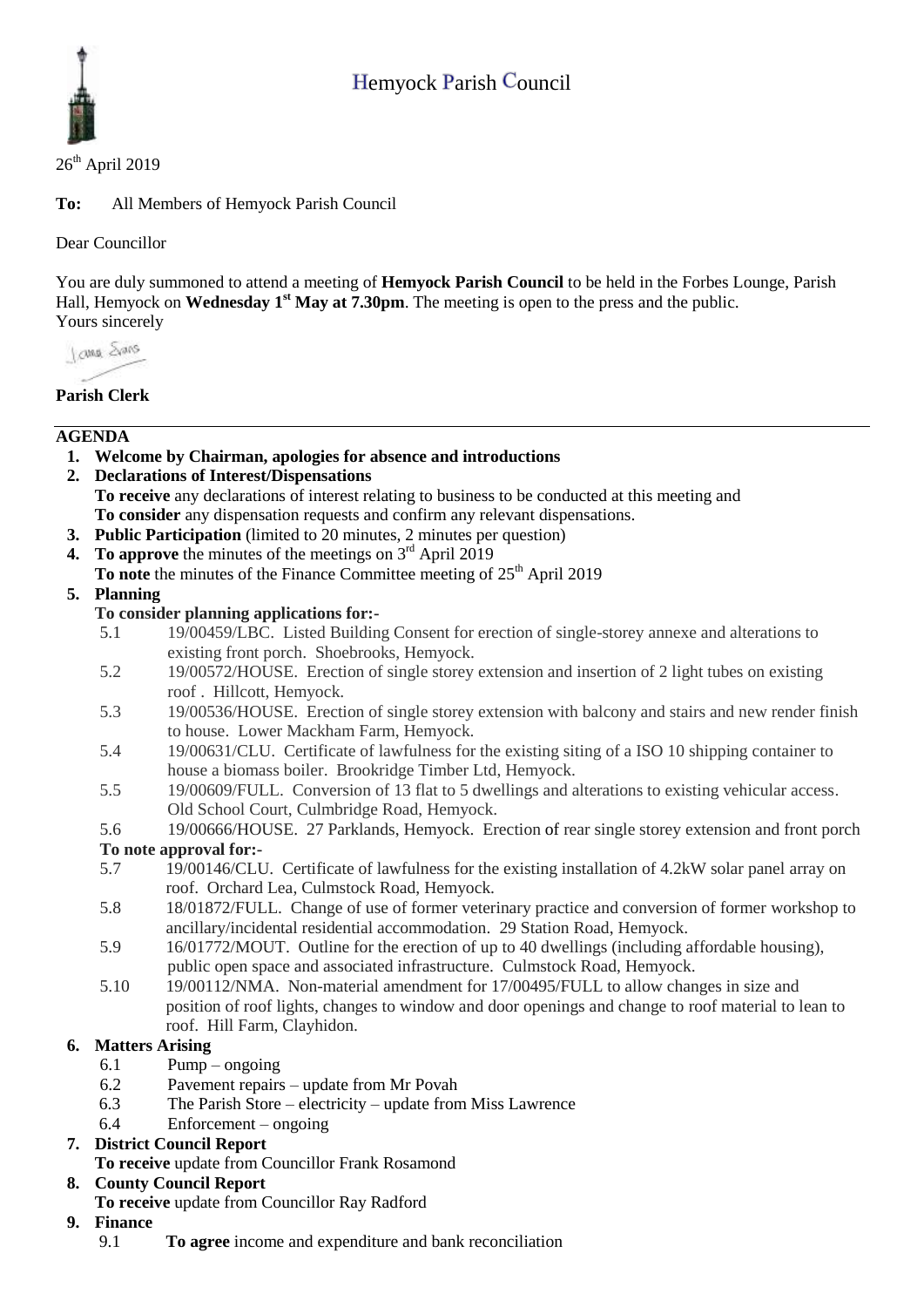- 9.2 To consider recommendations from the Finance Committee
	- 9.2.1 Virement the budgeted figure for pavements is increased to £50,000, to be taken from the future projects fund.
	- 9.2.2 Maintenance contract the hourly rate is increased to £15 per hour.
	- 9.2.3 Benches  $=$  the pc purchases 2 benches and 2 sloper benches for stock and a picnic table to replace the vandalised table at Longmead, to a maximum of £2,000.
	- 9.2.4 Car Park Hemyock Turbary. a car parking area is created at Hemyock Turbary, subject to necessary planning permission, up to a maximum cost of £4,000.
	- 9.2.5 Asset management the council employs the services of a professional surveyor to value and advise on management of assets.
	- 9.2.6 BHLAC the pc submits and funds the planning permission application. It also recommends the centre uses Ashfords to draft the lease between the centre and the AONB. The pc will pay for legal fees up to a maximum of £1,500.

#### **10. Clerk Update**

**To receive** update from Clerk

#### **11. Longmead**

**To receive** any relevant information

11.1 bridge – update from Mr Povah

#### **12. Highways**

**To receive** any relevant information

12.1 Station Road pavements – update from clerk/Mr Povah

#### **13. Cemetery**

**To receive** any relevant information

#### **14. Footpaths**

**To receive** any relevant information.

- **15. Commons Management Group CMG To receive** any relevant information
- **16. Village Maintenance**

**To receive** any relevant information

16.1 **To discuss and agree** additional tasks

- **17. Garages Youth Project To receive** any relevant information
- **18. Blackdown Hills Parish Network To receive** any relevant information
- **19. Blackdown Healthy Living & Activities Centre To receive** any relevant information

### **20. Asset Management**

**To receive** any relevant information

#### **21. Correspondence**

**To note**

21.1 CPRE annual report & spring edition

**To consider**

21.2 BHPN nominate parish representative.

- **22. Items raised by Chairman**
- **23. Items raised by Councillors**
- **24. Public Participation**

**25. PR**

**26. Date of Next Council Meeting (Annual meeting of new council) Wednesday 15th May 2019 at 7.30pm, Forbes Lounge, Parish Hall**